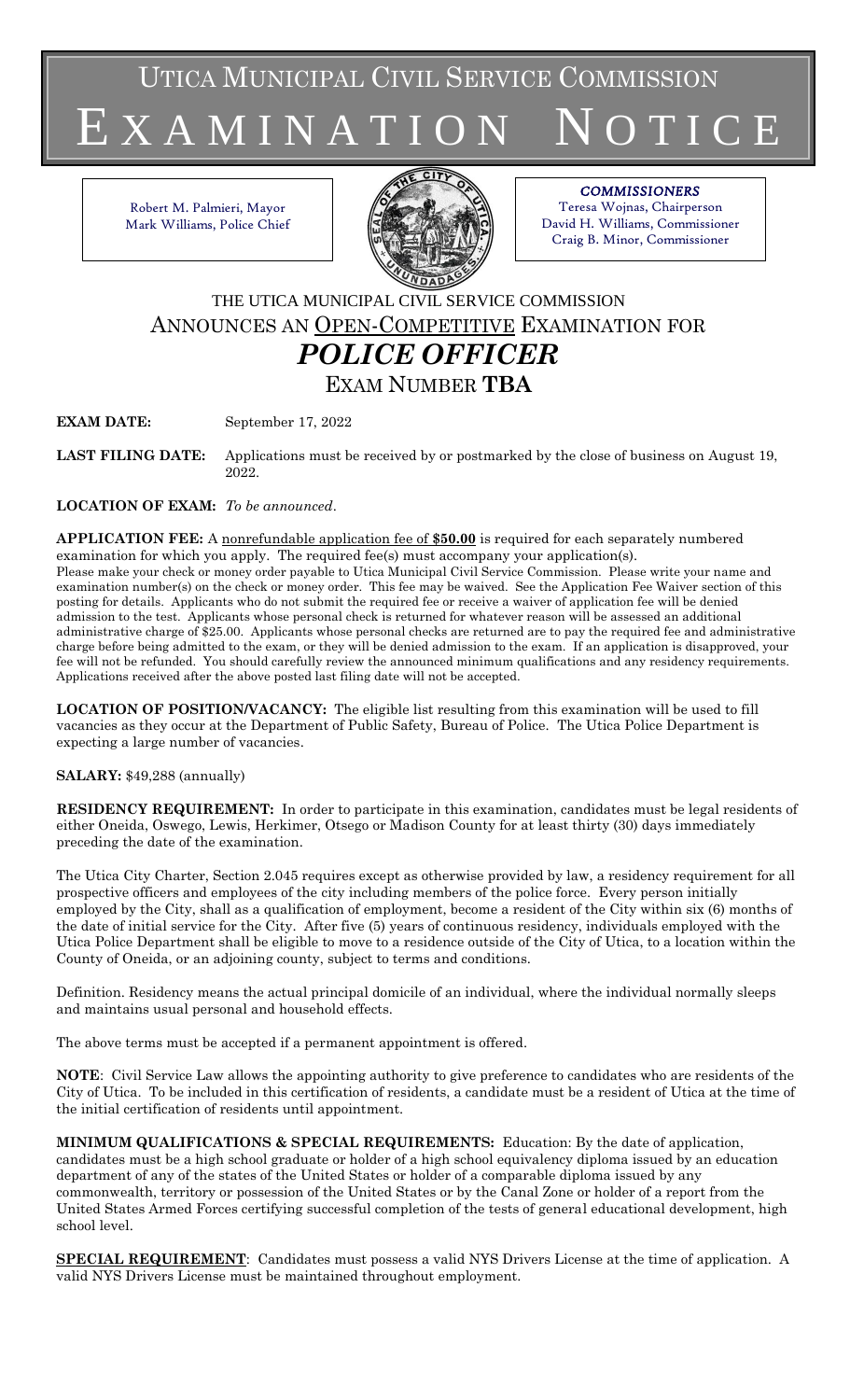**Age**: Candidates must be at least nineteen (19) years of age on or before September 17, 2022 to be admitted to the written test. Eligibility for appointment as a Police Officer begins when the candidate reaches age twenty (20). Candidates who reach their 35th birthday on or before the date of the written examination are not qualified except as follows:\* Candidates may have a period of military duty or terminal leave up to six years, as defined in Section 243 (10-a) of the Military Law, deducted from their age for the purpose of meeting the age requirement.

\*Section 58.1 (a) requires that applicants not be "more than thirty-five years of age as of the date when the applicant takes the written examination..." Candidates who may be impacted by the maximum age requirement and who are requesting an alternate test date (for active military duty, Sabbath observance or for an alternate test date situation which meets the conditions of the agency's alternate test date policy) are advised to contact the Utica Municipal Civil Service Office to discuss their request.

**Citizenship**: United States Citizenship is required at time of appointment. It is not necessary for admission to the examination.

**Investigative Screening:** As stated in Section 58 of the Civil Service Law, there will be a background investigation conducted in accordance with the standards of the municipal police training council (MPTC). Derogatory information will be evaluated and may result in disqualification. All convictions must be reported. Conviction of a felony or misdemeanor, or any falsified or omitted information, may bar appointment or result in removal after appointment, depending upon the relationship of the violation or omission to the duties of the position.

**Psychological Evaluation:** As stated in Section 58 of the Civil Service Law, you will be required to participate in a psychological evaluation to determine your fitness to perform the essential duties of the position prior to appointment. Failure to meet the standards may result in your offer of employment being rescinded or in your disqualification. An eligible will be called for a psychological assessment as needed to fill existing and anticipated vacancies.

**NOTE**: Conviction of a felony will bar appointment, and conviction of a misdemeanor or other offense may bar appointment.

**DUTIES:** A Police Officer is responsible for the enforcement of laws, ordinances and protection of lives and property in an assigned area during a specified period. These duties consist primarily of routine patrol tasks, assisting in investigation of criminal offenses and the apprehension of criminals. Ordinarily a police officer, whether on patrol work or on special assignment works under the supervision or direction of a higher ranking officer. However, there is considerable independent responsibility for exercise of sound judgment in emergencies. Does related work as required.

**STUDY GUIDES:** A Guide for the Written Test for Police Officer Entrance is available at the New York State website: [www.cs.ny.gov/testing/testguides.cfm.](http://www.cs.ny.gov/testing/testguides.cfm) Candidates not having access to a computer or the internet may request copy of the test guide from the municipal civil service office conducting this examination using the contact information found elsewhere on this announcement.

**SUBJECT OF EXAMINATION:** There will be a written test in which you must pass in order to be considered for appointment. Only your score on the written test will be considered when computing your final score. In addition, candidates must meet the physical fitness and medical standards prescribed by the Municipal Police Training Council. Candidates must pass the written test in order to be scheduled for the qualifying physical fitness test. Candidates who pass the qualifying physical fitness test and who are given a conditional offer of employment will be scheduled to take the required medical examination as well as a psychological examination. Candidates for a Police Officer position will be responsible for the cost of the medical exam.

Candidates must be successful in the psychological examination, as well as a background investigation in order to be considered for permanent appointment.

Candidates are not allowed a re-test for the psychological examinations.

Subject of examination: A written test designed to evaluate knowledge, skills and/or abilities in the following areas:

## **1. SITUATIONAL JUDGMENT**

These questions test for the ability to identify appropriate and effective responses to work-related challenges. You will be presented with scenarios that reflect the types of challenges one could encounter in a work environment. Each scenario will be followed by several responses to the scenario. You must rate the effectiveness of each response.

#### **2. LANGUAGE FLUENCY**

These questions test for the ability to read, understand, and present a clear and accurate summary of information. For some questions, you will be given a brief reading passage followed by four statements, each summarizing the information. You must then choose the best version. For other questions, you will be given several sentences, one of which contains a spelling, grammatical, or punctuation error. You must then select the line that contains the error.

## **3. INFORMATION ORDERING AND LANGUAGE SEQUENCING**

These questions test for the ability to properly identify the sequence or order of events, or to organize information to fit a timeline. You will be given a brief reading passage followed by one or more questions. You must identify the proper sequence of events in order to answer one or more questions.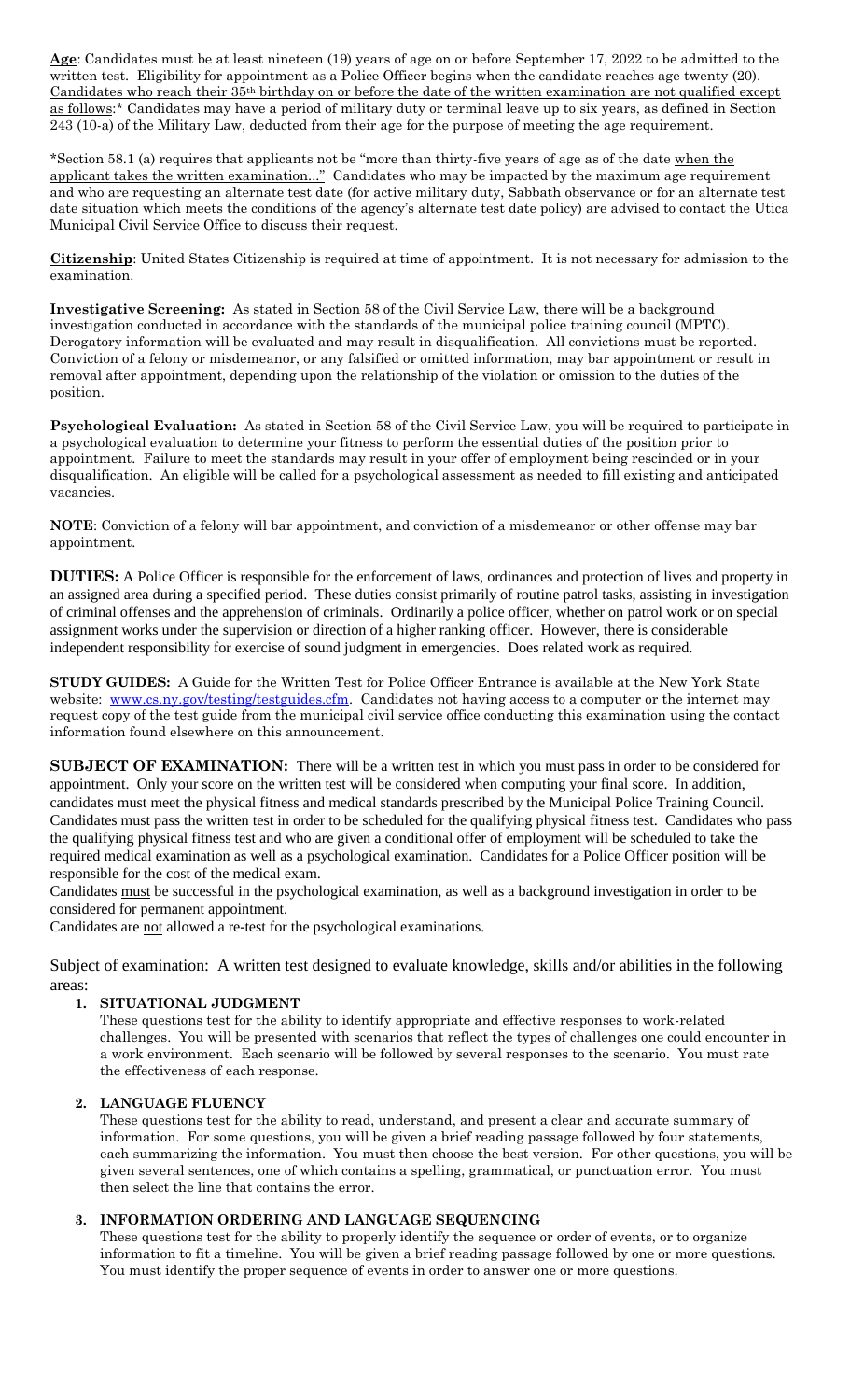#### **4. PROBLEM SENSITIVITY & REASONING**

These questions test for the ability to apply information and to identify a problem or potential problem. For some questions, you will be given information in the form of policies, rules, regulations, laws, followed by a situation. You must then identify the problem and apply the information to select the best course of action to take. For other questions, you will be given a scenario and mock witness statements. You must use this information to answer one or more questions about the scenario.

#### **5. SELECTIVE ATTENTION:**

These questions test for the ability to focus on completing a task and to pay attention to important details while performing repetitive and monotonous tasks. You will be presented with a series of letters, symbols, and/or numbers. You must select the choice that contains the series or letters, symbols, and/or number that matches exactly.

#### 6. **VISUALIZATION**

These questions test for the ability to imagine how something will look when it is moved around or when its parts are changed, moved or rearranged. You will be presented with an image of a face followed by four images of faces. Each face is disguised or altered in some way. Three of the images have a difference in facial structure or facial features. You must select the choice that contains the image with the identical facial structure and facial features.

#### 7. **SPATIAL ORIENTATION**

These questions test for the ability to understand how to navigate within spaces or how to get from one point to another. You will be provided with a map followed by one or more questions. You must imagine yourself at a certain location and orient yourself to the direction in which you would move to get to another location in the shortest (least distance) route.

#### **The use of solar or battery operated calculators is PROHIBITED. Devices with typewriter keyboards such as computers, spell-checkers, personal digital assistants, address books, language translators, dictionaries, or any similar devices are prohibited.**

The rating key for this examination will be established by the New York State Civil Service Commission prior to the date of the test, upon recommendation of a committee of police experts who will review all the questions for appropriateness and the key answers for correctness. There will be no review of the questions by the candidates. This committee was selected with the assistance and endorsement of the Police Conference of New York, Inc., the New York State Association of PBA's, Inc., and the New York State Association of Police Chiefs, Inc., and the NYS Sheriff's Association.

#### **QUALIFYING PHYSICAL FITNESS TEST:**

The three elements measured in the qualifying fitness test are muscular endurance, absolute strength and cardiovascular capacity. The following is a brief description of the physical fitness test.

**Muscular Endurance** - The requirement is for a number of bent-leg sit-ups to be performed in one minute.

**Push Up** - This test measures muscular endurance of the upper body (anterior deltoid, pectorials major and triceps). The requirement is for a number of full body repetitions that a candidate must complete without breaks.

**Cardiovascular Activity** - 1.5 mile run; the requirement is for the attainment of a score calculated in minutes and seconds.

The Municipal Police Training Council adopted the physical fitness-screening test based on the model formulated by the Cooper Institute of Aerobics Research. The minimum passing scores, depending on age and sex, represent the fortieth (40th) percentile of physical fitness as established by the Cooper Institute. Failure on a part of qualifying test will remove your name from further consideration for appointment.

The physical fitness standards are as follows.

| <b>MALE</b>   | SIT-UP | PUSH-UP | 1.5 MILE RUN |  |
|---------------|--------|---------|--------------|--|
| $20 - 29$     | 38     | 29      | 12:38        |  |
| $30 - 39$     | 35     | 24      | 12:58        |  |
| $40 - 49$     | 29     | 18      | 13:50        |  |
|               |        |         |              |  |
|               |        |         |              |  |
| <b>FEMALE</b> | SIT-UP | PUSH-UP | 1.5 MILE RUN |  |
| $20 - 29$     | $32\,$ | 15      | 14:50        |  |
| $30 - 39$     | 25     | 11      | 15:43        |  |
| $40 - 49$     | 20     | 9       | 16:31        |  |
|               |        |         |              |  |
|               |        |         |              |  |
|               |        |         |              |  |
|               |        |         |              |  |
|               |        |         |              |  |

The medical standards are available upon request from the Civil Service Office.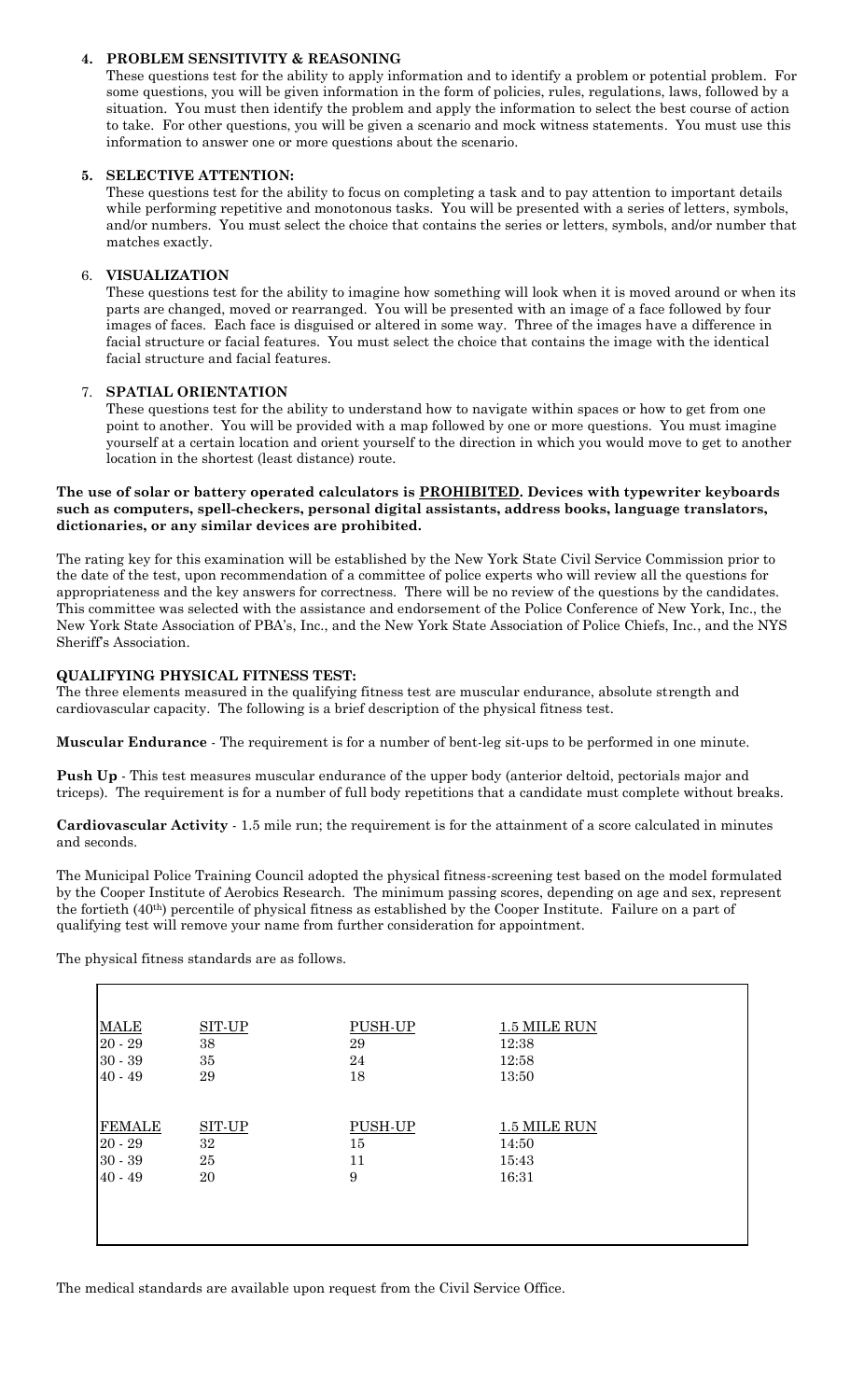**MULTIPLE EXAMINATIONS SCHEDULED FOR THE SAME DAY:** If you have applied for any other civil service examinations to be given on the same test date for employment with New York State or any other local government jurisdiction excluding New York City, you must make arrangements to take all the examinations at one test site.

If you have applied for both State and local government examinations, you must notify Utica Civil Service of your intent to take both a State and a local government examination. When taking both a State and a local government examination you will be required to take all your examinations at a State examination center. You will be advised by letter when and where to report for your examinations. You must bring both the State and the local government admission card to the State test center.

If you have applied for another local government examination with another local civil service agency, call or write to each civil service agency to make arrangements. You must make your request for these arrangements no later than two weeks before the date of the examinations. You must notify all local government civil service agencies with whom you have filed an application of the test site at which you wish to take your examination.

**RELIGIOUS ACCOMMODATION/DISABLED CANDIDATES/MILITARY MEMBERS:** Applicants whose religious observances, religious practices or military service prevent their taking examinations on the scheduled date and disabled candidates who require special accommodations to take the test should indicate the need for special arrangements by checking the "Special Arrangement" box on the front of the applications. The New York State Department of Civil Service Commission will approve any reasonable request for accommodations by disabled candidates. Candidates who are called to military service after filing an application should send a request for an alternate test date to the City of Utica Municipal Civil Service Commission as soon as possible before the test date.

**MILITARY SERVICE MEMBERS:** If you apply for an examination during the filing period but are on active military duty on the date the examination is scheduled, you may request a military makeup examination. You must contact The City of Utica Municipal Civil Service Commission for more information. If you are on active duty or discharged after the filing period has begun, you may apply for the examination up to ten days before the date of the test.

**This examination will be prepared and rated in accordance with Section 23(2) of the Civil Service Law. The provisions of New York State Civil Service Law and the City of Utica Civil Service Rules and Regulations dealing with the preparation and rating of examinations will apply to this examination.**

**VETERAN'S CREDIT:** Veterans or disabled veterans who are eligible for additional credit must submit an application for Veteran's credit with their application for examination or at any time between the date of the application for examination and the date of the establishment of the resulting eligible list. Applications for Veteran's credits are available from this office. Effective January 1, 1998, the State Constitution was amended to permit a candidate currently in the armed forces to apply for and be conditionally granted Veteran's Credits in examinations. Any candidate who applies for such credit must provide proof of military status to receive additional credit. No credit may be granted after the establishment of the list. It is the responsibility of the candidate to provide appropriate documentary proof indicating that the service was in time of war as defined in Section 85 of the Civil Service Law and that the candidate either received an honorable discharge or was released under honorable conditions in order to be certified at a score including the Veteran's credit.

**CHILDREN OF FIREFIGHTERS AND POLICE OFFICERS KILLED IN THE LINE OF DUTY:** In conformance with section 85-a of the Civil Service Law, children of firefighters and police officers killed in the line of duty shall be entitled to receive an additional ten points in a competitive examination for original appointment in the same municipality in which his or her parent has served. If you are qualified to participate in this examination and are a child of a firefighter or police officer killed in the line of duty in this municipality, please inform this office of this matter when you submit your application for examination. A candidate claiming such credit has a minimum of two months from the application deadline to provide the necessary documentation to verify additional credit eligibility. However, no credit may be added after the eligible list has been established.

**BACKGROUND INVESTIGATION:** Applicants will be required to undergo a State and national criminal history background investigation, which will include a fingerprint check, to determine suitability for appointment. Failure to meet the standards for the background investigation will result in disqualification.

**APPLICATIONS / GENERAL INFORMATION / INSTRUCTIONS:** Application forms may be obtained from

# the City of Utica Website: **[www.cityofutica.com](http://www.cityofutica.com/)**

#### **OR:** From the office of: **THE UTICA MUNICIPAL CIVIL SERVICE COMMISSION 1 KENNEDY PLAZA UTICA, NY 13502**

**During:** *Any weekday from the posting date through the last filing deadline (except holidays).* **Between the hours of:** 9:00 a.m. to 4:00 p.m. Monday through Friday **OR:** by sending a stamped self-addressed legal sized envelope with the applicants name and address on it, requesting an application for the position. Applications received/postmarked after the filing deadline will not be accepted.

The applicant should make certain every question on the application is answered, and that the application is complete in all respects. All statements made by the candidates in their application are subject to verification. Candidates will be notified of the disposition of their applications. The Utica Municipal Civil Service Commission does not acknowledge receipt of applications and does not accept responsibility for non-delivery or postal delay.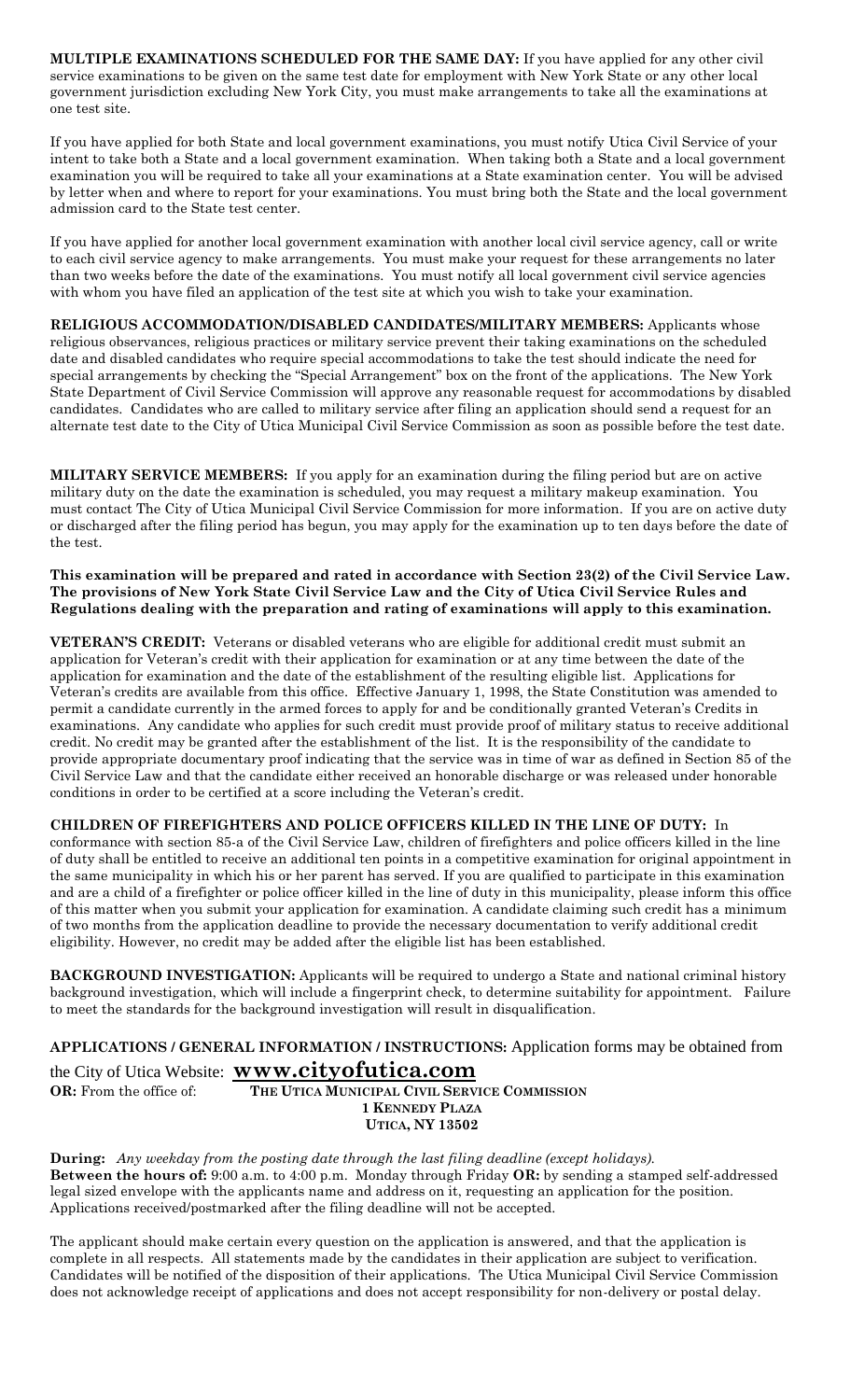**APPLICATION FEE WAIVER:** A waiver of application fee will be allowed if you are unemployed and primarily responsible for the support of a household. In addition, a waiver of application fee will be allowed if you are determined eligible for Medicaid, or receiving Supplemental Security Income payments, or Public Assistance (Temporary Assistance for Needy Families/Family Assistance or Safety Net Assistance) or are certified Job Training Partnership Act/Workforce Investment Act eligible through a State or local social service agency. All claims for application fee waiver are subject to verification. If you can verify eligibility for application fee waiver, complete a "Request for Application Fee Waiver and Certification" form and submit it with your application by the close of business on the Application Deadline as listed on the Examination Announcement. "Request for Application Fee Waiver and Certification" forms are available at the Civil Service Office.

**ALTERNATE TEST DATES:** Alternate test dates may be arranged upon review of the circumstances according to the Alternate Test Date Policy established by this department. Under specific circumstances, an alternate test date may be arranged. Your request with written documentation must be received in the Civil Service Office no later than (10) ten business days preceding the examination date. If an emergency prevents you from appearing for the examination, please notify this office no later than noon on the Monday following the test date providing verifiable documentation of the reason. A determination will be made if you will be allowed an alternate test date.

**ADMISSION NOTICES:** You will be notified of the time and place of the examination. If you have not received your notice to appear for the written test five (5) days before the date of the examination, call the Utica Municipal Civil Service Commission at (315) 792-0225. Do not interpret a notice to appear for the examination to mean that you have been found to meet fully the announced requirements. Applicants are admitted to the examination on the basis of statements made on their application. These statements may not be reviewed and/or verified until after the examination has been given. At that time, those candidates who are disqualified after taking the test will not receive a score.

**CHANGE OF ADDRESS:** It is the responsibility of the candidate to notify the Utica Municipal Civil Service Commission in writing of any change in name or address or phone number. No attempt will be made to locate any candidate who has moved. Notifying the Post Office to forward mail is not effective to ensure that notices for this examination will reach you.

FAILURE TO APPEAR AT ANY SCHEDULED PORTION OF THIS EXAMINATION WILL RESULT IN YOUR REMOVAL FROM FURTHER CONSIDERATION IN THE EXAMINATION PROCESS AND REMOVAL FROM THE ELIGIBLE LIST.

# **IMPORTANT: READ GENERAL INSTRUCTIONS CAREFULLY.**

## *THE CITY OF UTICA IS AN EQUAL OPPORTUNITY/AFFIRMATIVE ACTION EMPLOYER*

It is the policy of the City of Utica to provide for and promote equal opportunity in employment, compensation and other terms and conditions of employment without discrimination because of age, race, creed, color, national origin, gender, sexual orientation, disability, military status, genetic predisposition, carrier status, political affiliation or belief.

Issued: May 10, 2022